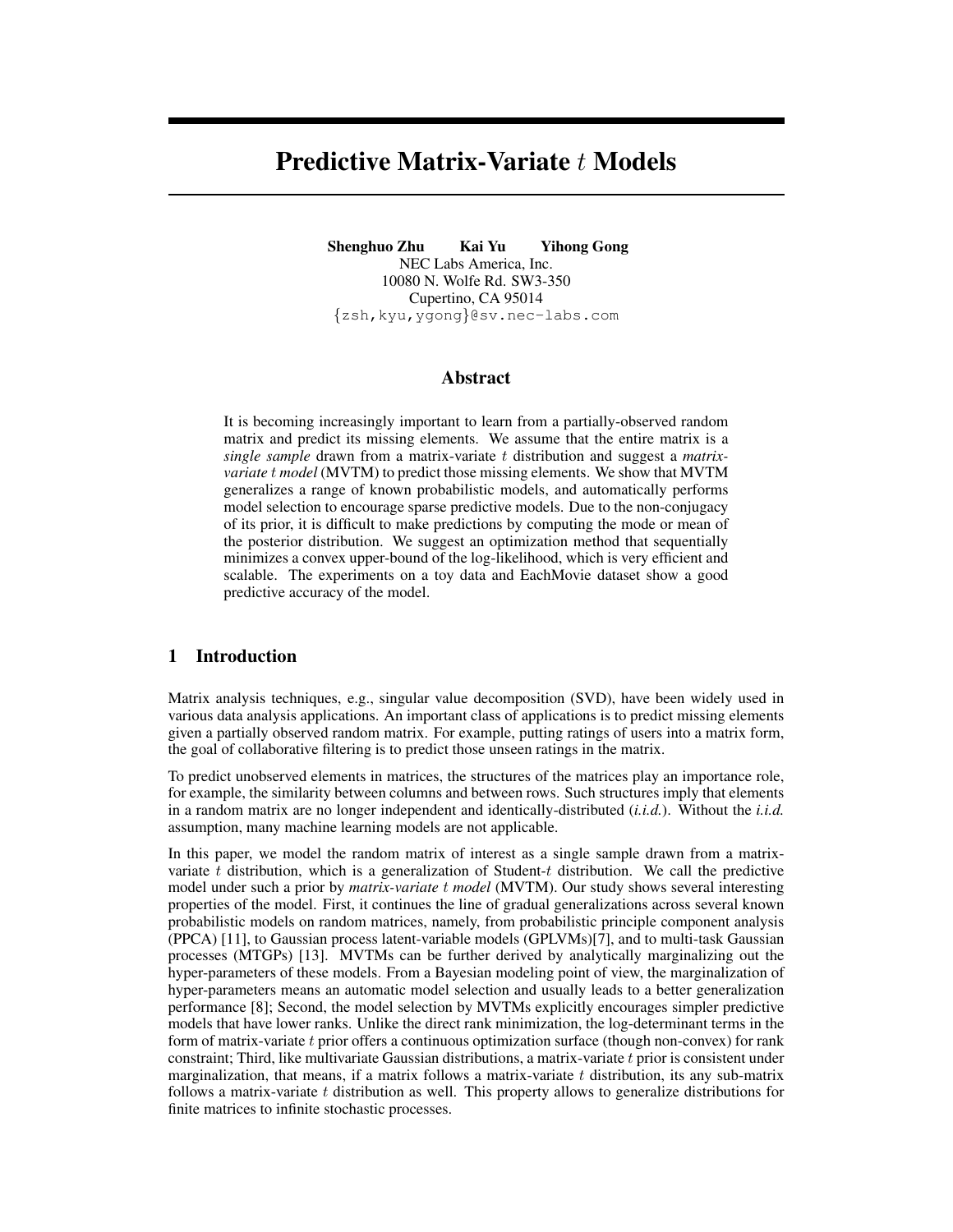

Figure 1: Models for matrix prediction. (a) MVTM. (b) and (c) are two normal-inverse-Wishart models, equivalent to MVTM when the covariance variable S (or R) is *marginalized*. (d) MTGP, which requires to *optimize* the covariance variable S. Circle nodes represent for random variables, shaded nodes for (partially) observable variables, text nodes for given parameters.

Under a Gaussian noise model, the matrix-variate  $t$  distribution is not a conjugate prior. It is thus difficult to make predictions by computing the mode or mean of the posterior distribution. We suggest an optimization method that sequentially minimizes a convex upper-bound of the log-likelihood, which is highly efficient and scalable. In the experiments, the algorithm shows very good efficiency and excellent prediction accuracy.

This paper is organized as follows. We review three existing models and introduce the matrix-variate t models in Section 2. The prediction methods are proposed in Section 3. In Section 4, the MVTM is compared with some other models. We illustrate the MVTM with the experiments on a toy example and on the movie-rating data in Section 5. We conclude in Section 6.

## 2 Predictive Matrix-Variate t Models

#### 2.1 A Family of Probabilistic Models for Matrix Data

In this section we introduce three probabilistic models in the literature. Let Y be a  $p \times m$ observational matrix and T be the underlying  $p \times m$  noise-free random matrix. We assume  $Y_{i,j} = \mathbf{T}_{i,j} + \epsilon_{i,j}, \epsilon_{i,j} \sim \mathcal{N}(0, \sigma^2)$ , where  $\mathbf{Y}_{i,j}$  denotes the  $(i, j)$ -th element of Y. If Y is partially observed, then  $Y_{\mathbb{I}}$  denotes the set of observed elements and  $\mathbb{I}$  is the corresponding index set.

**Probabilistic Principal Component Analysis (PPCA)** [11] assumes that  $\mathbf{y}_j$ , the  $j$ -th column vector of Y, can be generated from a latent vector  $v_j$  in a k-dimensional linear space ( $k < p$ ). The model is defined as  $y_j = Wv_j + \mu + \epsilon_j$  and  $v_j \sim \mathcal{N}_k(v_j; 0, I_k)$ , where  $\epsilon_j \sim \mathcal{N}_p(\epsilon_j; 0, \sigma^2 I_p)$ , and W is a  $p \times k$  loading matrix. By integrating out  $v_j$ , we obtain the marginal distribution  $y_j \sim$  $\mathcal{N}_p(\mathbf{y}_j; \mu, \mathbf{WW}^\top + \sigma^2 \mathbf{I}_p)$ . Since the columns of Y are conditionally independent, letting S take the place of  $WW^{\top}$ , PPCA is similar<sup>1</sup> to

$$
\mathbf{Y}_{i,j} = \mathbf{T}_{i,j} + \epsilon_{i,j}, \qquad \mathbf{T} \sim \mathcal{N}_{p,m}(\mathbf{T};\mathbf{0},\mathbf{S},\mathbf{I}_m),
$$

where  $\mathcal{N}_{p,m}(\cdot; 0, S, I_m)$  is a matrix-variate normal prior with zero mean, covariance S between rows, and identity covariance  $I_m$  between columns. PPCA aims to estimate the parameter W by maximum likelihood.

Gaussian Process Latent-Variable Model (GPLVM) [7] formulates a latent-variable model in a slightly unconventional way. It considers the same linear relationship from latent representation  $v_i$ to observations  $y_j$ . Instead of treating  $v_j$  as random variables, GPLVM assigns a prior on W and see  $\{v_j\}$  as parameters  $y_j = \mathbf{W}v_j + \boldsymbol{\epsilon}_j$ , and  $\mathbf{W} \sim \mathcal{N}_{p,k}(\mathbf{W}; 0, \mathbf{I}_p, \mathbf{I}_k)$ , where the elements of  $\mathbf{W}$ are independent Gaussian random variables. By marginalizing out  $W$ , we obtain a distribution that each row of Y is an i.i.d. sample from a Gaussian process prior with the covariance  $VV^{\top} + \sigma^2 I_m$ and  $V = [v_1, \dots, v_m]^\top$ . Letting R take the place of  $VV^\top$ , we rewrite a similar model as

$$
\mathbf{Y}_{i,j} = \mathbf{T}_{i,j} + \epsilon_{i,j}, \qquad \mathbf{T} \sim \mathcal{N}_{p,m}(\mathbf{T};\mathbf{0}, \mathbf{I}_p, \mathbf{R}).
$$

<sup>&</sup>lt;sup>1</sup>Because it requires S to be positive definite and W is usually low rank, they are not equivalent.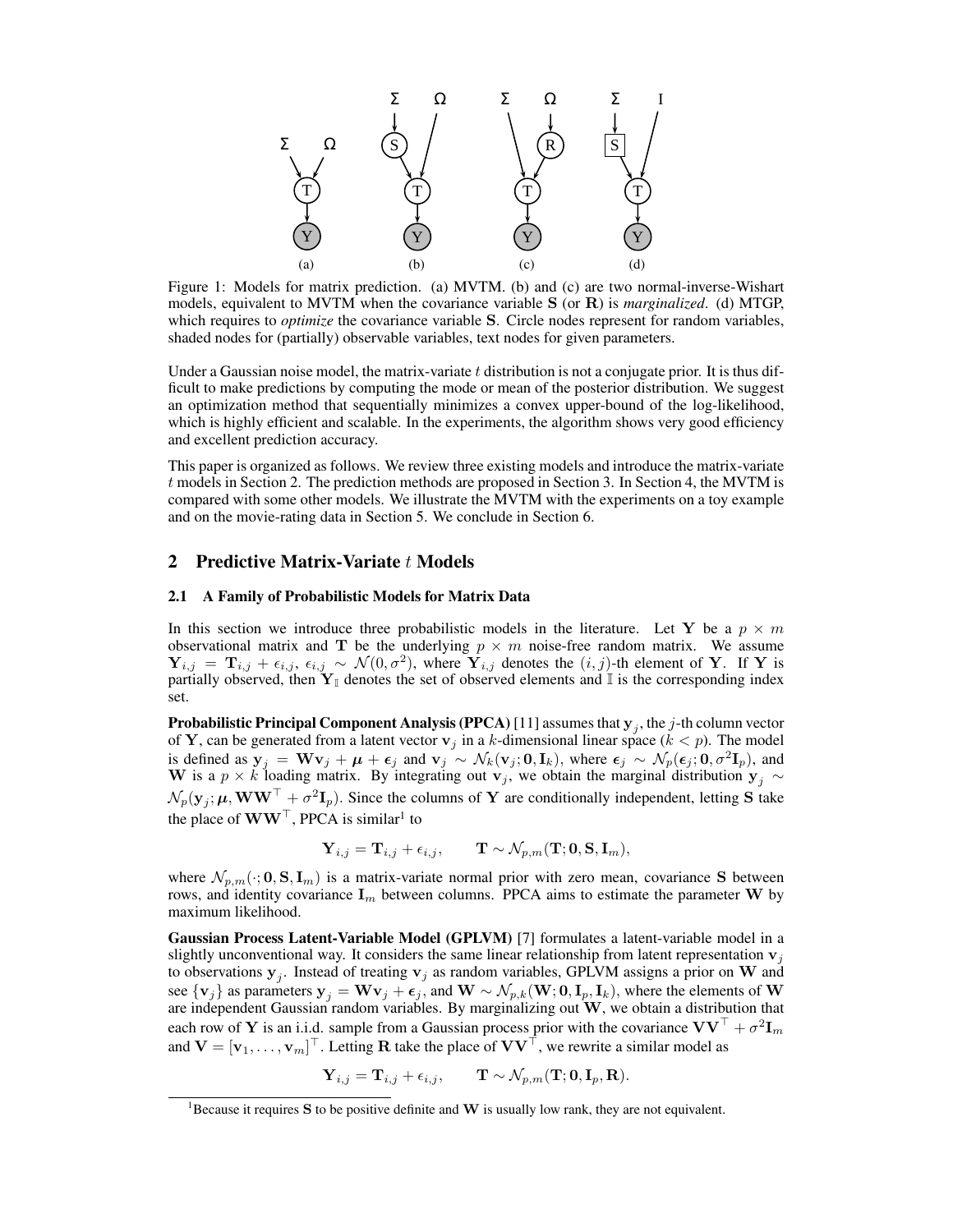From a matrix modeling point of view, GPLVM estimates the covariance between the rows and assume the columns to be conditionally independent.

Multi-task Gaussian Process (MTGP) [13] is a multi-task learning model where each column of Y is a predictive function of one task, sampled from a Gaussian process prior,  $y_j = t_j + \epsilon_j$ , and  $t_j \sim \mathcal{N}_p(0, S)$ , where  $\epsilon_j \sim \mathcal{N}_p(0, \sigma^2 I_p)$ . It introduces a hierarchical model where an inverse-Wishart prior is added for the covariance,

$$
\mathbf{Y}_{i,j} = \mathbf{T}_{i,j} + \epsilon_{i,j}, \qquad \mathbf{T} \sim \mathcal{N}_{p,m}(\mathbf{T}; \mathbf{0}, \mathbf{S}, \mathbf{I}_m), \qquad \mathbf{S} \sim \mathcal{IW}_p(\mathbf{S}; \nu, \mathbf{I}_p)
$$

MTGP utilizes the inverse-Wishart prior as the regularization and obtains a maximum *a posteriori* (MAP) estimate of S.

#### 2.2 Matrix-Variate  $t$  Models

The models introduced in the previous section are closely related to each other. PPCA models the row covariance of Y, GPLVM models the column covariance, and MTGP assigns a hyper prior to prevent over-fitting when estimating the (row) covariance. From a matrix modeling point of view, capturing the dependence structure of  $Y$  by its row or column covariance is a matter of choices, which are not fundamentally different.<sup>2</sup> There is no reason to favor one choice over the other. By introducing the matrix-variate  $t$  models (MVTMs), they can be unified to be the same model.

From a Bayesian modeling viewpoint, one should marginalize out as many variables as possible [8]. We thus extend the MTGP model in two directions: (1) assume  $\mathbf{T} \sim \mathcal{N}_{p,m}(\mathbf{T}; 0, \mathbf{S}, \mathbf{I}_m)$  that have covariances on both sides of the matrix; (2) marginalize the covariance S on one side (see Figure 1(b)). Then we have a marginal distribution of  $T$ 

$$
\Pr(\mathbf{T}) = \int \mathcal{N}_{p,m}(\mathbf{T}; \mathbf{0}, \mathbf{S}, \mathbf{I}_m) \mathcal{IW}_p(\mathbf{S}; \nu, \mathbf{I}_p) d\mathbf{S} = t_{p,m}(\mathbf{T}; \nu, \mathbf{0}, \mathbf{I}_p, \mathbf{I}_m),
$$
(1)

,

which is a matrix-variate  $t$  distribution. Because the inverse-Wishart distribution may have different degree-of-freedom definition in literature, we use the definition in [5].

Following the definition in [6], the matrix-variate t distribution of  $p \times m$  matrix **T** is given by

$$
t_{p,m}(\mathbf{T};\nu,\mathbf{M},\mathbf{\Sigma},\mathbf{\Omega})\stackrel{\text{def}}{=}\frac{1}{Z}|\mathbf{\Sigma}|^{-\frac{m}{2}}|\mathbf{\Omega}|^{-\frac{p}{2}}\left|\mathbf{I}_p+\mathbf{\Sigma}^{-1}(\mathbf{T}-\mathbf{M})\mathbf{\Omega}^{-1}(\mathbf{T}-\mathbf{M})^{\top}\right|^{-\frac{\nu+m+p-1}{2}}
$$

where  $\nu$  is the degree of freedom; M is a  $p \times m$  matrix;  $\Sigma$  and  $\Omega$  are positive definite matrices of size  $p \times p$  and  $m \times m$ , respectively;  $Z = (\nu \pi)^{\frac{mp}{2}} \Gamma_p(\frac{\nu+p-1}{2}) / \Gamma_p(\frac{\nu+m+p-1}{2})$ ;  $\Gamma_p(\cdot)$  is a multivariate gamma function, and  $|\cdot|$  stands for determinant.

The model can be depicted as Figure 1(a). One important property of matrix-variate  $t$  distribution is that the marginal distribution of its sub-matrix still follows a matrix-variate  $t$  distribution with the same degree of freedom (see Section 3.1). Therefore, we can expand it to the infinite dimensional stochastic process. By Eq.  $(1)$ , we can see that Figure 1 $(a)$  and Figure 1 $(b)$  describe two equivalent models. Comparing them with the MTGP model represented in Figure 1(d), we can see that the difference lies in whether S is point estimated or integrated out.

Interestingly, the same matrix-variate  $t$  distribution can be equivalently derived by putting another hierarchical generative process on the covariance  $\bf{R}$ , as described in Figure 1(c), where  $\bf{R}$  follows an inverse-Wishart distribution. In other words, integrating the covariance on either side, we obtain the same model. This implies that the model controls the complexity of the covariances on both sides of the matrix. Neither PPCA nor GPLVM has such a property.

The matrix-variate  $t$  distribution involves a determinant term of  $T$ , which becomes a log-determinant term in log-likelihood or KL-divergence. The log-determinant term encourages the sparsity of matrix T with lower rank. This property has been used as the heuristic for minimizing the rank of the matrix in [3]. Student's  $t$  priors were applied to enforce sparse kernel machine [10].

Here we say a few words about the given parameters. Though we can use evidence framework[8] or other methods to estimate  $\nu$ , the results are not good in many cases(see [4]). Usually we just set

<sup>&</sup>lt;sup>2</sup>GPLVM offers an advantage of using nonlinear covariance function based on attributes.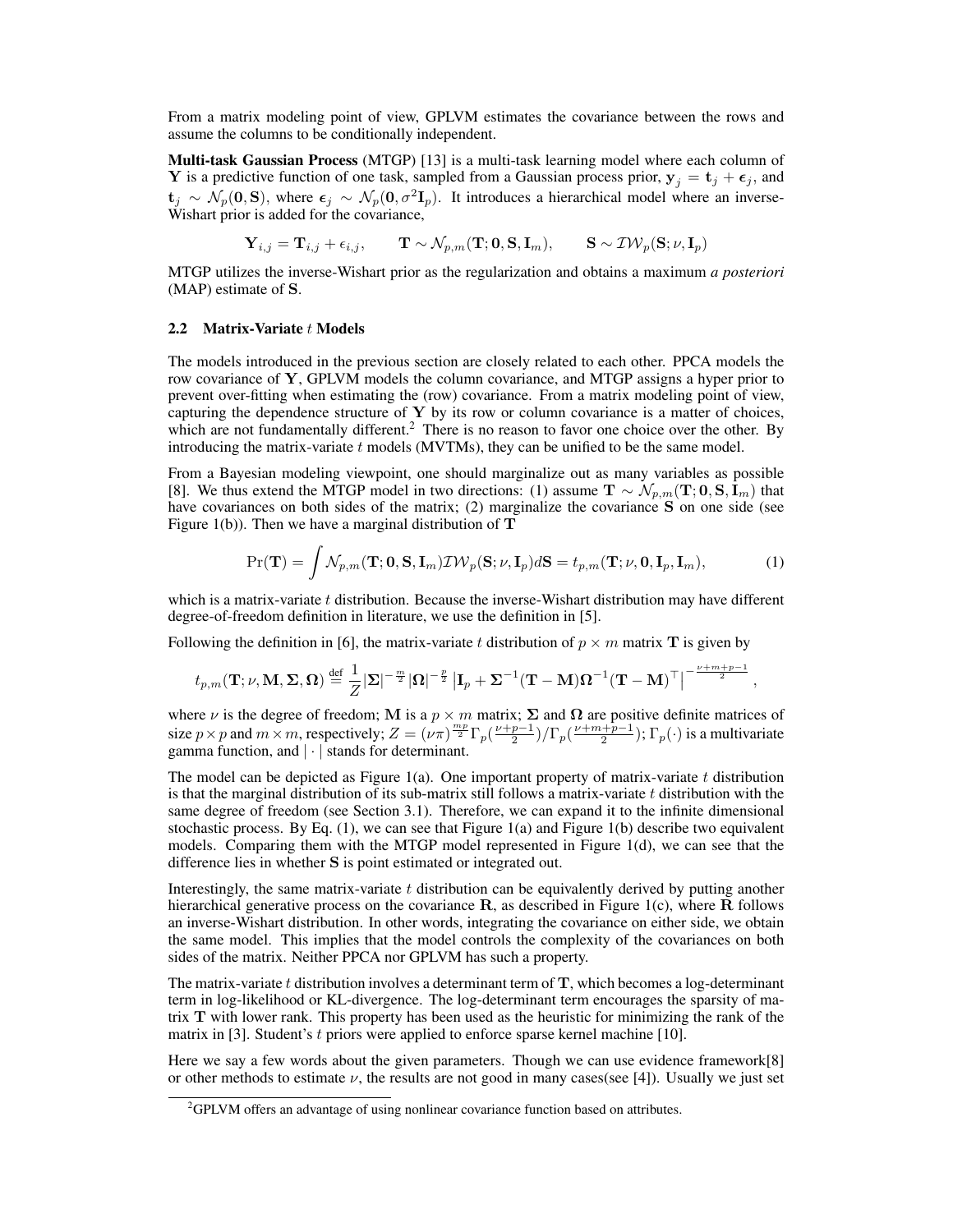$\nu$  to a small number. Similar to  $\nu$ , the estimated  $\sigma^2$  does not give us a good result either, but crossvalidation is a good choice. For the mean matrix M, in our experiments, we just use sample average for all observed elements. For some tasks, when we have prior knowledge about the covariance between columns or between rows, we can use the covariance matrices in the places of  $I_m$  or  $I_p$ .

# 3 Prediction Methods

When the evaluation of the prediction is the sum of individual losses, the optimal prediction is to find the individual mode of the marginal posterior distribution, i.e.,  $\arg \max_{\mathbf{T}_{ij}} \Pr(\mathbf{T}_{ij} | \mathbf{Y}_{\mathbb{I}})$ . However, there is no exact solution for the marginal posterior. We have two ways to approximate the optimal prediction.

One way to make prediction is to compute the *mode* of the joint posterior distribution of T, i.e. the prediction problem is

$$
\widehat{\mathbf{T}} = \underset{\mathbf{T}}{\arg \max} \left\{ \ln \Pr(\mathbf{Y}_{\mathbb{I}} | \mathbf{T}) + \ln \Pr(\mathbf{T}) \right\}.
$$
\n(2)

The computation of this estimation is usually easy. We discuss it in Section 3.3.

An alternative way is to use the individual *mean* of the posterior distribution to approximate the individual mode. Since the joint of individual mean happens to be the mean of the joint distribution, we only need to compute the joint posterior distribution. The problem of prediction by means is written as

$$
\overline{\mathbf{T}} = \mathbb{E}(\mathbf{T}|\mathbf{Y}_{\mathbb{I}}). \tag{3}
$$

However, it is usually difficult to compute the exact mean. One estimation method is the Monte Carlo method, which is computationally intensive. In Section 3.4, we discuss an approximation to compute the mean. From our experiments, the prediction by means usually outperforms the prediction by modes.

Before discussing the prediction methods, we introduce a few useful properties in Section 3.1 and suggest an optimization method as the efficient tool for prediction in Section 3.2.

#### 3.1 Properties

The MVTM has a rich set of properties. We list a few in the following Theorem.

Theorem 1. *If*

$$
\begin{array}{cc}\nn & m \\
q & \left(\frac{\Theta}{\Phi} \quad \frac{\Phi}{\Phi}\right) \sim t_{p+q,m+n}(\cdot; \nu, 0, \begin{pmatrix}I_q & 0 \\ 0 & I_p\end{pmatrix}, \begin{pmatrix}I_n & 0 \\ 0 & I_m\end{pmatrix}),\n\end{array} \tag{4}
$$

*then*

$$
\Pr(\mathbf{T}) = t_{p,m}(\mathbf{T}; \nu, \mathbf{0}, \mathbf{I}_p, \mathbf{I}_m),\tag{5}
$$

$$
Pr(\mathbf{T}|\mathbf{\Theta}, \mathbf{\Phi}, \mathbf{\Psi}) = t_{p,m}(\mathbf{T}; \nu + q + n, \mathbf{M}, (\mathbf{I}_p + \mathbf{\Psi} \mathbf{B} \mathbf{\Psi}^{\top}), (\mathbf{I}_m + \mathbf{\Phi}^{\top} \mathbf{A} \mathbf{\Phi})),
$$
(6)  

$$
Pr(\mathbf{\Theta}) = t_{q,n}(\mathbf{\Theta}; \nu, \mathbf{0}, \mathbf{I}_q, \mathbf{I}_p).
$$
(7)

$$
\mathbf{L}(\mathbf{C}) = c_{q,n}(\mathbf{C}, \nu, \mathbf{C}, \mathbf{q}, \mathbf{h}),\tag{1}
$$

$$
\Pr(\Phi|\Theta) = t_{q,m}(\Phi; \nu + n, \mathbf{0}, \mathbf{A}^{-1}, \mathbf{I}_m),
$$
\n(8)

$$
\Pr(\mathbf{\Psi}|\mathbf{\Theta},\mathbf{\Phi})=t_{p,n}(\mathbf{\Psi};\nu+q,\mathbf{0},\mathbf{I}_p,\mathbf{B}^{-1})=\Pr(\mathbf{\Psi}|\mathbf{\Theta}),\tag{9}
$$

$$
\mathbb{E}(\mathbf{T}|\Theta,\Phi,\Psi) = \mathbf{M},\tag{10}
$$
\n
$$
\mathbb{E}(\mathbf{T}|\Theta,\Phi,\Psi) = (\mathbf{M}|\mathbf{T}|\mathbf{T}|\mathbf{T}|\mathbf{T})\otimes (\mathbf{I}|\mathbf{T}|\mathbf{T}|\mathbf{T})\otimes (\mathbf{I}|\mathbf{T}|\mathbf{T}|\mathbf{T}|\mathbf{T})\tag{11}
$$

$$
Cov\left(\text{vec}\left(\mathbf{T}^{\top}\right)|\mathbf{\Theta},\mathbf{\Phi},\mathbf{\Psi}\right)=(\nu+q+n-2)^{-1}(\mathbf{I}_p+\mathbf{\Psi}\mathbf{B}\mathbf{\Psi}^{\top})\otimes(\mathbf{I}_m+\mathbf{\Phi}^{\top}\mathbf{A}\mathbf{\Phi}),\tag{11}
$$

where 
$$
\mathbf{A} \stackrel{\text{def}}{=} (\mathbf{\Theta} \mathbf{\Theta}^\top + \mathbf{I}_q)^{-1}
$$
,  $\mathbf{B} \stackrel{\text{def}}{=} (\mathbf{\Theta}^\top \mathbf{\Theta} + \mathbf{I}_n)^{-1}$ , and  $\mathbf{M} \stackrel{\text{def}}{=} \mathbf{\Psi} \mathbf{\Theta}^\top \mathbf{A} \mathbf{\Phi} = \mathbf{\Psi} \mathbf{B} \mathbf{\Theta}^\top \mathbf{\Phi}$ .

This theorem can be directly derived from Theorem 4.3.1 and 4.3.9 in [6] with a little calculus. It provides some insights about MVTMs. The marginal distribution in Eq. (5) has the same form as the joint distribution, therefore the matrix-variate t distribution is *extensible* to an infinite dimensional stochastic process. As conditional distribution in Eq.  $(6)$  is still a matrix-variate t distribution, we can use it to approximate the posterior distribution, which we use in Section 3.4.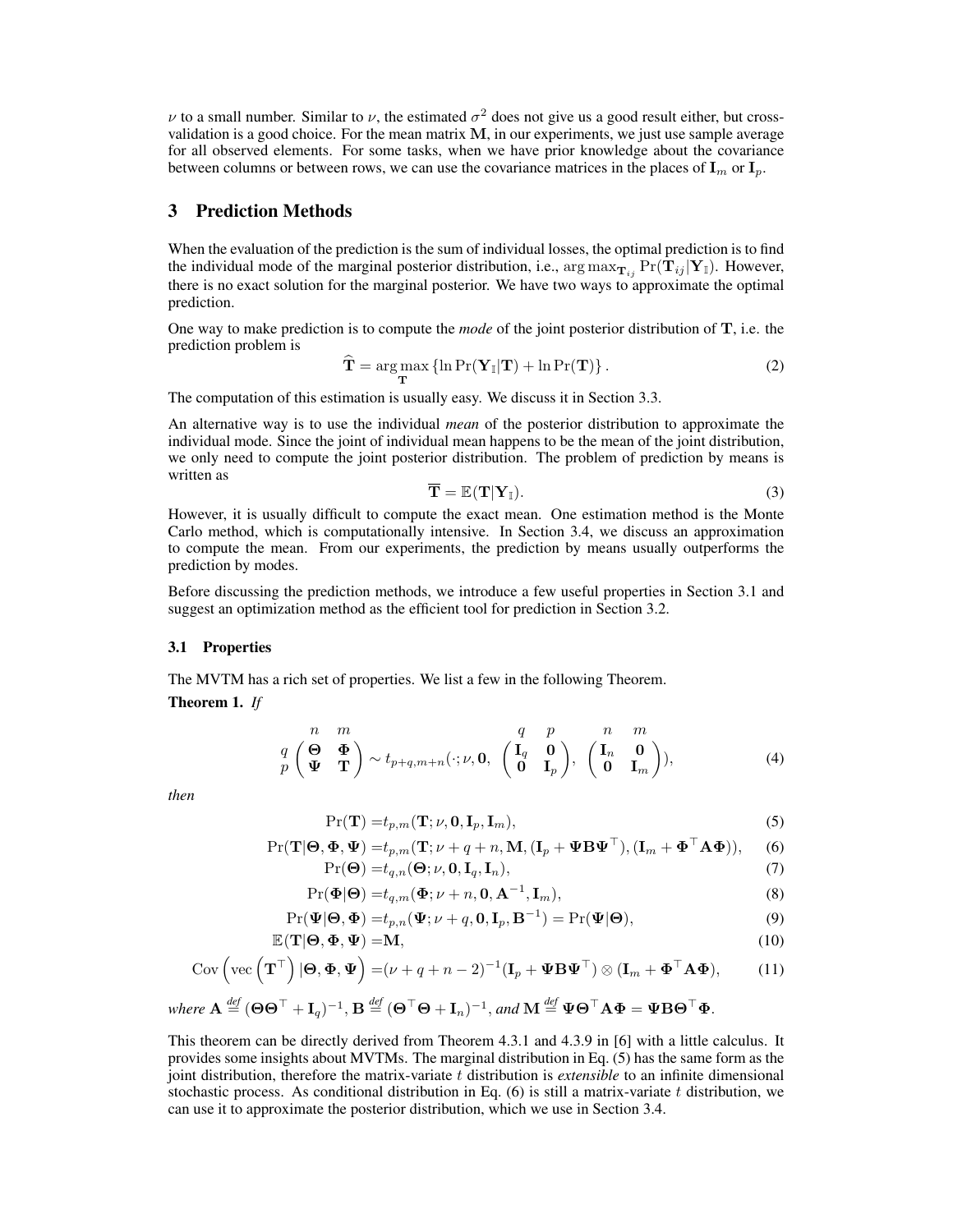We encounter log-determinant terms in computation of the mode or mean estimation. The following theorem provides a quadratic upper bounds for the log-determinant terms, which makes it possible to apply the optimization method in Section 3.2.

**Lemma 1.** *If* **X** *is a*  $p \times p$  *positive definite matrices, it holds that*  $\ln |\mathbf{X}| \leq \text{tr}(\mathbf{X}) - p$ *. The equality holds when* X *is an orthonormal matrix.*

*Proof.* Let  $\{\lambda_1, \dots, \lambda_p\}$  be the eigenvalues of **X**. We have  $\ln |\mathbf{X}| = \sum_i \ln \lambda_i$  and  $\text{tr}(\mathbf{X}) = \sum_i \lambda_i$ . Since  $\ln \lambda_i \leq \lambda_i - 1$ , we have the inequality. The equality holds when  $\lambda_i = 1$ . Therefore, when **X** is an orthonormal matrix (especially  $X = I_p$ ), the equality holds.

**Theorem 2.** *If*  $\Sigma$  *is a*  $p \times p$  *positive definite matrix,*  $\Omega$  *is an*  $m \times m$  *positive definite matrix, and*  $\mathbf{T}$ *and*  $\mathbf{T}_0$  *are*  $p \times m$  *matrices, it holds that* 

$$
\ln |\mathbf{\Sigma} + \mathbf{T}\mathbf{\Omega}^{-1}\mathbf{T}^{\top}| \leq h(\mathbf{T}; \mathbf{T}_0, \mathbf{\Sigma}, \mathbf{\Omega}) + h_0(\mathbf{T}_0, \mathbf{\Sigma}, \mathbf{\Omega}),
$$

*where*

$$
h(\mathbf{T}; \mathbf{T}_0, \Sigma, \Omega) \stackrel{\text{def}}{=} \text{tr}\left( (\Sigma + \mathbf{T}_0 \Omega^{-1} \mathbf{T}_0^\top)^{-1} \mathbf{T} \Omega^{-1} \mathbf{T}^\top \right),
$$
  
\n
$$
h_0(\mathbf{T}_0, \Sigma, \Omega) \stackrel{\text{def}}{=} \ln |\Sigma + \mathbf{T}_0 \Omega^{-1} \mathbf{T}_0^\top| + \text{tr}\left( (\Sigma + \mathbf{T}_0 \Omega^{-1} \mathbf{T}_0^\top)^{-1} \Sigma \right) - p
$$

*The equality holds when*  $\mathbf{T} = \mathbf{T}_0$ *. Also it holds that* 

$$
\frac{\partial}{\partial \mathbf{T}} h(\mathbf{T}; \mathbf{T}_0, \mathbf{\Sigma}, \mathbf{\Omega}) \bigg|_{\mathbf{T} = \mathbf{T}_0} = 2(\mathbf{\Sigma} + \mathbf{T}_0 \mathbf{\Omega}^{-1} \mathbf{T}_0^{\top})^{-1} \mathbf{T}_0 \mathbf{\Omega}^{-1} = \left. \frac{\partial}{\partial \mathbf{T}} \ln |\mathbf{\Sigma} + \mathbf{T} \mathbf{\Omega}^{-1} \mathbf{T}^{\top}| \right|_{\mathbf{T} = \mathbf{T}_0}.
$$

Applying Lemma 1 with  $X = (\Sigma + T_0 \Omega^{-1} T_0^{\top})^{-1} (\Sigma + T \Omega^{-1} T^{\top})$ , we obtain the inequality. By some calculus we have the equality of the first-order derivative. Actually  $h(\cdot)$  is a quadratic convex function with respect to **T**, as  $(\Sigma + \mathbf{T}_0 \Omega^{-1} \mathbf{T}_0^\top)^{-1}$  and  $\Omega^{-1}$  are positive definite matrices.

#### 3.2 Optimization Method

Once the objective is given, the prediction becomes an optimization problem. We use an EMstyle optimization method to make the prediction. Suppose  $\mathcal{J}(\mathbf{T})$  be the objective function to be minimized. If we can find an auxiliary function,  $Q(T, T')$ , having the following properties, we can apply this method.

- 1.  $\mathcal{J}(\mathbf{T}) \leq \mathcal{Q}(\mathbf{T}; \mathbf{T}')$  and  $\mathcal{J}(\mathbf{T}') = \mathcal{Q}(\mathbf{T}'; \mathbf{T}'),$
- 2.  $\partial \mathcal{J}(\mathbf{T})/\partial \mathbf{T}\vert_{\mathbf{T}=\mathbf{T}'} = \partial \mathcal{Q}(\mathbf{T}; \mathbf{T}')/\partial \mathbf{T}\vert_{\mathbf{T}=\mathbf{T}'},$
- 3. For a fixed  $T'$ ,  $\mathcal{Q}(T; T')$  is quadratic and convex with respect to T.

Starting from any  $T_0$ , as long as we can find a  $T_1$  such that  $\mathcal{Q}(T_1, T_0) < \mathcal{Q}(T_0, T_0)$ , we have  $\mathcal{J}(\mathbf{T}_0) = \mathcal{Q}(\mathbf{T}_0, \mathbf{T}_0) > \mathcal{Q}(\mathbf{T}_1, \mathbf{T}_0) \ge \mathcal{J}(\mathbf{T}_1)$ . If there exists a global minimum point of  $\mathcal{J}(\mathbf{T})$ , there exists a global minimum point of  $\mathcal{Q}(\mathbf{T}; \mathbf{T}_0)$  as well, because  $\mathcal{Q}(\mathbf{T}; \mathbf{T}_0)$  is upper bound of  $\mathcal{J}(\mathbf{T})$ . Since  $\mathcal{Q}(\mathbf{T}; \mathbf{T}_0)$  is quadratic with the respect to T, we can apply the Newton-Raphson method to minimize  $\mathcal{Q}(\mathbf{T}; \mathbf{T}_0)$ . As long as  $\mathbf{T}_0$  is not a local minimum, maximum or saddle point of  $\mathcal{J}$ , we can find a T to reduce  $\mathcal{Q}(T; T_0)$ , because  $\mathcal{Q}(T; T_0)$  has the same derivative as  $\mathcal{J}(T)$  at  $T_0$ . Usually, a random starting point,  $T_0$  is unlikely to be a local maximum, then  $T_1$  can not be a local maximum. If  $T_0$  is a local maximum, we can reselect a point, which is not. After we find a  $T_i$ , we repeat the procedure to find a  $T_{i+1}$  so that  $\mathcal{J}(T_{i+1}) < \mathcal{J}(T_i)$ , unless  $T_i$  is a local minimum or saddle point of  $\mathcal J$ . Repeating this procedure,  $\mathbf T_i$  converges a local minimum or saddle point of  $\mathcal J$ , as long as  $T_0$  is not a local maximum.

#### 3.3 Mode Prediction

Following Eq. (2), the goal is to minimize the objective function

$$
\widehat{\mathcal{J}}(\mathbf{T}) \stackrel{\text{def}}{=} \ell(\mathbf{T}) + \frac{\nu + m + p - 1}{2} \ln \left| \mathbf{I}_p + \mathbf{T} \mathbf{T}^\top \right|,\tag{12}
$$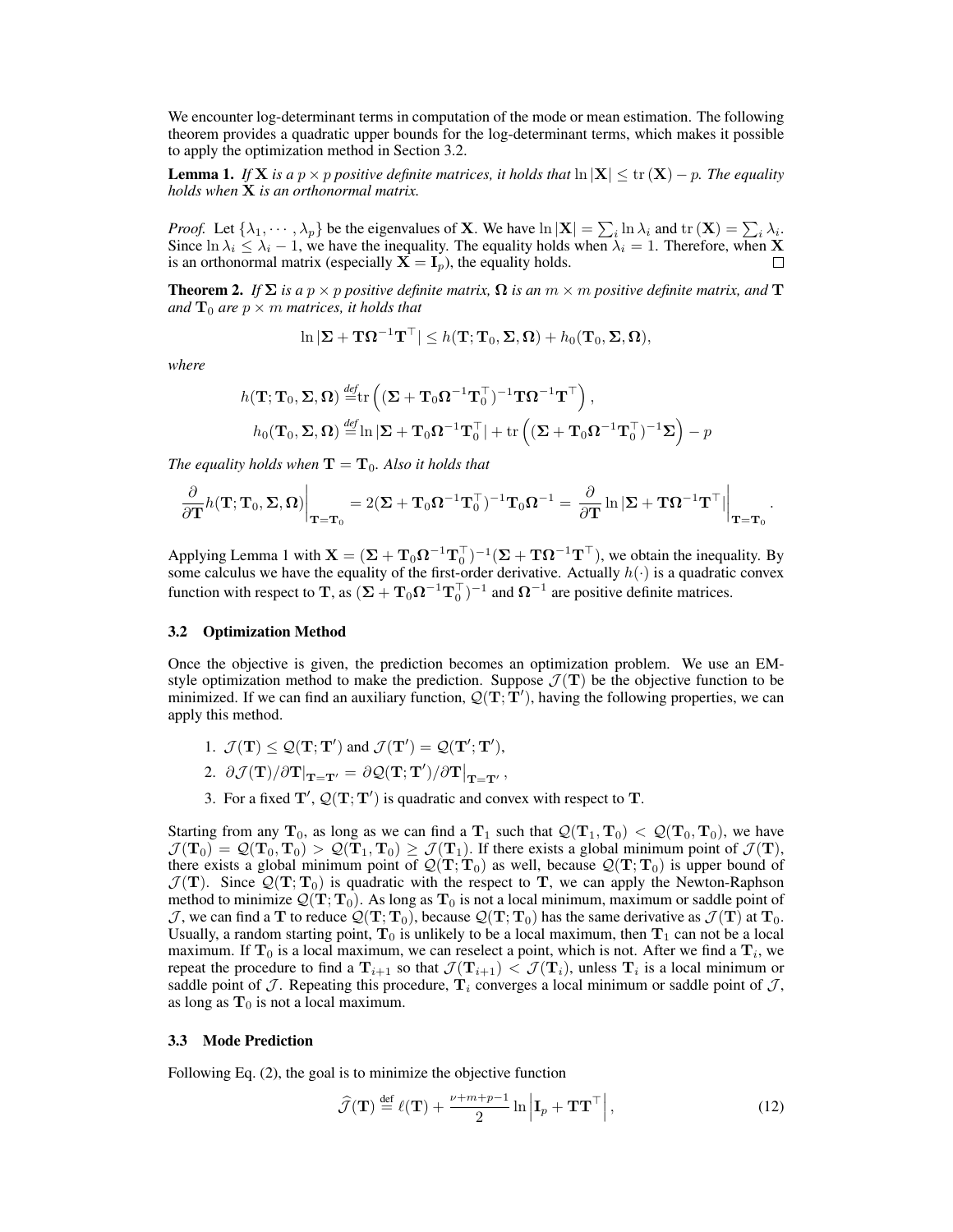where  $\ell(\mathbf{T}) \stackrel{\text{def}}{=} -\ln \Pr(\mathbf{Y}_{\mathbb{I}}) = \frac{1}{2\sigma^2} \sum_{(i,j) \in \mathbb{I}} (\mathbf{T}_{ij} - \mathbf{Y}_{ij})^2 + const.$ 

As  $\widehat{\mathcal{J}}$  contains a log-determinant term, minimizing  $\widehat{\mathcal{J}}$  by nonlinear optimization is slow. Here, we introduce an auxiliary function,

$$
\mathcal{Q}(\mathbf{T}; \mathbf{T}') \stackrel{\text{def}}{=} \ell(\mathbf{T}) + h(\mathbf{T}; \mathbf{T}', \mathbf{I}_p, \mathbf{I}_m) + h_0(\mathbf{T}', \mathbf{I}_p, \mathbf{I}_m). \tag{13}
$$

By Corollary 2, we have that  $\widehat{\mathcal{J}}(\mathbf{T}) \leq \mathcal{Q}(\mathbf{T}; \mathbf{T}'), \widehat{\mathcal{J}}(\mathbf{T}') = \mathcal{Q}(\mathbf{T}', \mathbf{T}'),$  and  $\mathcal{Q}(\mathbf{T}, \mathbf{T}')$  has the same first-order derivative as  $\hat{J}(\mathbf{T})$  at  $\mathbf{T}'$ . Because l and h are quadratic and convex, Q is quadratic and convex as well. Therefore, we can apply the optimization method in Section 3.2 to minimize  $\hat{J}$ .

However, when the size of T is large, to find  $\hat{T}$  is still time consuming and requires a very large space. In many tasks, we only need to infer a small portion of  $\hat{T}$ . Therefore, we consider a low rank approximation, using  $\mathbf{U}\mathbf{V}^{\top}$  to approximate T, where U is a  $p \times k$  matrix and V is an  $m \times k$ matrix. The problem of Eq. (2) is approximated by  $\arg \min_{U} \mathbf{v} \hat{J}(\mathbf{U} \mathbf{V}^{\top})$ . We can minimize  $\mathbf{J}_1$  by alternatively optimizing U and V. We can put the final result in a canonical format as  $\hat{T} \approx USV^{\top}$ , where U and V are semi-orthonormal and S is a  $k \times k$  diagonal matrix. This result can be consider as the SVD of an incomplete matrix using matrix-variate  $t$  regularization. The details are skipped because of the limit space.

#### 3.4 Variational Mean Prediction

As the difficulty in explicitly computing the posterior distribution of T, we take a variational approach to approximate its posterior distribution by a matrix-variate  $t$  distribution via an expanded model. We expand the model by adding matrix variate  $\Theta$ ,  $\Phi$  and  $\Psi$  with distribution as Eq. (4). Since the marginal distribution, Eq.  $(5)$ , is the same as the prior of T, we can derive the original model by marginalizing out  $\Theta$ ,  $\Phi$  and  $\Psi$ . However, instead of integrating out  $\Theta$ ,  $\Phi$  and  $\Psi$ , we use them as the parameters to approximate T's posterior distribution. Therefore, the estimation of the parameters is to minimize

$$
-\ln \Pr(\mathbf{Y}_{\mathbb{I}}, \boldsymbol{\Theta}, \boldsymbol{\Phi}, \boldsymbol{\Psi}) = -\ln \Pr(\boldsymbol{\Theta}, \boldsymbol{\Phi}, \boldsymbol{\Psi}) - \ln \int \Pr(\mathbf{T}|\boldsymbol{\Theta}, \boldsymbol{\Phi}, \boldsymbol{\Psi}) \Pr(\mathbf{Y}_{\mathbb{I}}|\mathbf{T}) d\mathbf{T} \qquad (14)
$$

over  $\Theta$ ,  $\Phi$  and  $\Psi$ . The first term in the RHS of Eq. (14) can be written as

$$
-\ln \Pr(\mathbf{\Theta}, \mathbf{\Phi}, \mathbf{\Psi}) = -\ln \Pr(\mathbf{\Theta}) - \ln \Pr(\mathbf{\Phi}|\mathbf{\Theta}) - \ln \Pr(\mathbf{\Psi}|\mathbf{\Theta}, \mathbf{\Phi})
$$
  
= 
$$
\frac{\nu + q + n + p + m - 1}{2} \ln |\mathbf{I}_q + \mathbf{\Theta}\mathbf{\Theta}^\top| + \frac{\nu + q + n + m - 1}{2} \ln |\mathbf{I}_m + \mathbf{\Phi}^\top \mathbf{A} \mathbf{\Phi}|
$$
(15)  
+ 
$$
\frac{\nu + q + n + p - 1}{2} \ln |\mathbf{I}_p + \mathbf{\Psi} \mathbf{B} \mathbf{\Psi}^\top| + const.
$$

Due to the convexity of negative logarithm, the second term in the RHS of Eq. (14) is bounded by

$$
\ell(\boldsymbol{\Psi}\mathbf{B}^{\frac{1}{2}}\boldsymbol{\Theta}^{\top}\mathbf{A}^{\frac{1}{2}}\boldsymbol{\Phi}) + \frac{1}{2\sigma^2(\nu+q+n-2)}\sum_{(i,j)\in\mathbb{I}}(1+[\boldsymbol{\Psi}\mathbf{B}\boldsymbol{\Psi}^{\top}]_{ii})(1+[\boldsymbol{\Phi}^{\top}\mathbf{A}\boldsymbol{\Phi}]_{jj}) + const.
$$
 (16)

because  $-\ln \Pr(Y_I|\mathbf{T})$  is quadratic respective to T, thus we only need integration using the mean and variance of  $T_{ij}$  of  $Pr(T|\Theta, \Phi, \Psi)$ , which is given by Eq. (10) and (11). The parameter estimation not only reduce the loss (the term of  $\ell(\cdot)$ ), but also reduce the variance. Because of this, the prediction by means usually outperforms the prediction by modes.

Let  $\mathcal I$  be the sum of the right-hand-side of Eq. (15) and (16), which can be considered as the upper bound of Eq. (14) (ignoring constants). Here, we estimate the parameters by minimizing  $\overline{\mathcal{J}}$ . Because A and B involve the inverse of quadratic term of  $\Theta$ , it is awkward to directly optimize  $\Theta$ ,  $\Phi$ ,  $\Psi$ . We reparameterize  $\overline{\mathcal{J}}$  by  $\mathbf{U} \stackrel{\text{def}}{=} \Psi \mathbf{B}^{1/2}$ ,  $\mathbf{V} \stackrel{\text{def}}{=} \Phi^\top \mathbf{A}^{1/2}$ , and  $\mathbf{S} \stackrel{\text{def}}{=} \Theta$ . We can easily apply the optimization method in Section 3.2 to find optimal  $U$ ,  $V$  and  $S$ . After estimation  $U$ ,  $V$  and  $S$ , by Theorem 1, we can compute  $\overline{T} = M = USV^{\top}$ . The details are skipped because of the limit space.

# 4 Related work

Maximum Margin Matrix Factorization (MMMF) [9] is not in the framework of stochastic matrix analysis, but there are some similarities between MMMF and our mode estimation in Section 3.3.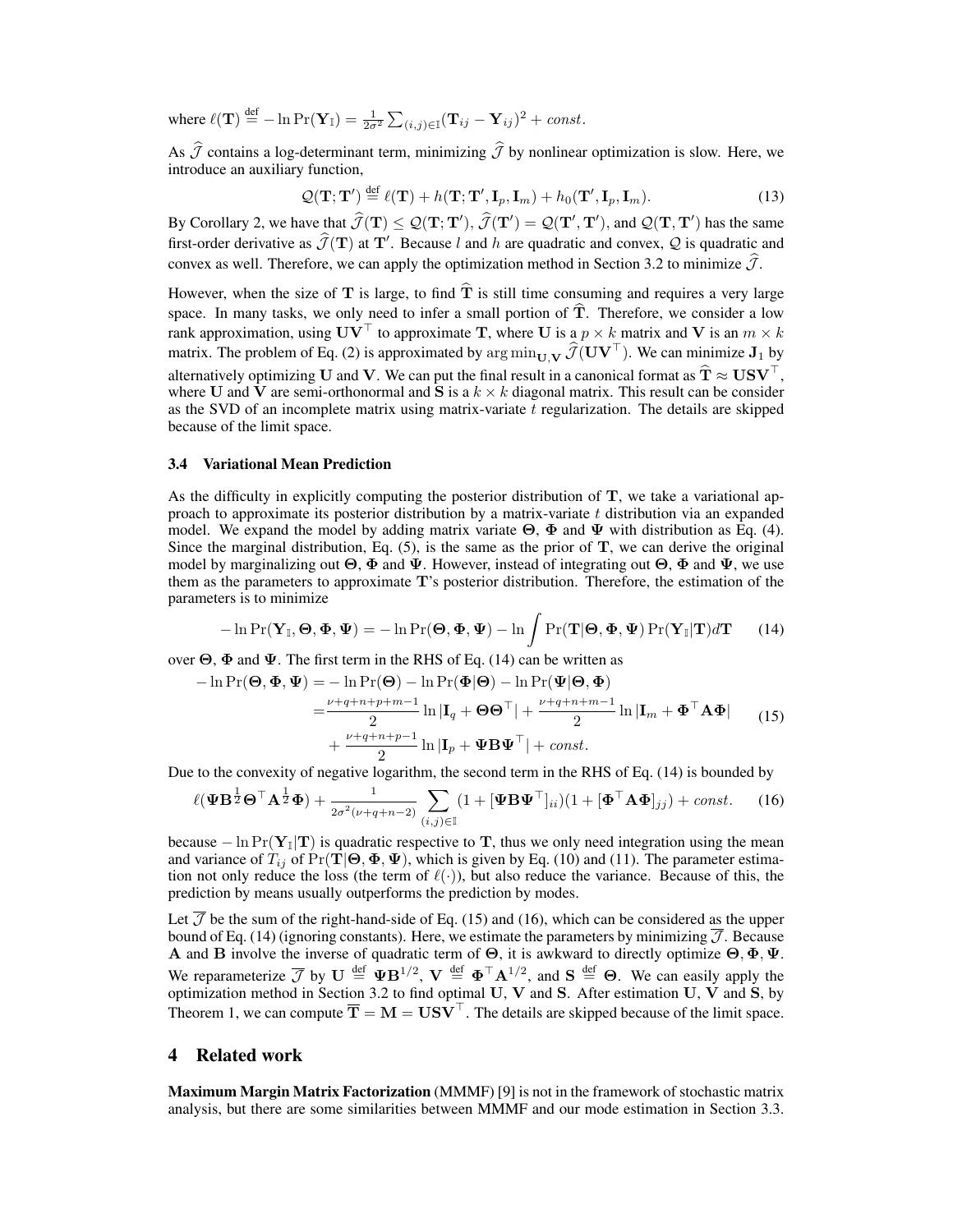Using trace norm on the matrix as regularization, MMMF overcomes the over-fitting problem in factorizing matrix with missing values. From the regularization viewpoint, the prediction by mode of MVTM uses log-determinants as the regularization term in Eq. (12). The log-determinants encourage sparsity predictive models.

Stochastic Relational Models (SRMs) [12] extend MTGPs by estimating the covariance matrices for each side. The covariance functions are required to be estimated from observation. By maximizing marginalized likelihood, the estimated  $S$  and  $R$  reflect the information of the dependency structure. Then the relationship can be predicted with  $S$  and  $R$ . During estimating  $S$  and  $R$ , inverse-Wishart priors with parameter  $\Sigma$  and  $\Omega$  are imposed to S and R respectively. MVTM differs from SRM in integrating out the hyper-parameters or maximizing out. As MacKay suggests [8], "one should integrate over as many variables as possible".

Robust Probabilistic Projections (RPP)[1] uses Student-t distribution to extends PPCA by scaling each feature vector by an independent random variable. Written in a matrix format, RPP is

$$
\mathbf{T} \sim \mathcal{N}_{p,m}(\mathbf{T}; \boldsymbol{\mu} \mathbf{1}^\top, \mathbf{W} \mathbf{W}^\top, \mathbf{U}), \qquad \mathbf{U} = \text{diag}\left\{u_i\right\}, \qquad u_i \sim \mathcal{IG}(u_i | \frac{\nu}{2}, \frac{\nu}{2}),
$$

where  $\mathcal{IG}$  is inverse Gamma distribution. Though RPP unties the scale factors between feature vectors, which could make the estimation more robust, it does not integrate out the covariance matrix, which we did in MVTM. Moreover inherited from PPCA, RPP implicitly uses independence assumption of feature vectors. Also RPP results different models depending on which side we assume to be independent, therefore it is not suitable for matrix prediction.

# 5 Experiments



Figure 2: Experiments on synthetic data. RMSEs are shown in parentheses.

**Synthetic data:** We generate a  $30 \times 20$  matrix (Figure 2(a)), then add noise with  $\sigma^2 = 0.1$  (Figure 2(b)). The root mean squared noise is 0.32. We select 70% elements as the observed data and the rest elements are for prediction. We apply MMMF [9], PPCA[11], MTGP[13], SRM [12], our MVTM prediction-by-means and predictionby-modes methods. The number of dimensions for low rank approximation is 10. We also apply MCMC method to infer the matrix. The reconstruction matrix and root mean squared errors of prediction on the unobserved elements (comparing to the original matrix) are shown in Figure  $2(c) - 2(g)$ , respectively. MTGP has the similar result as PPCA, we do not show the result.



Figure 3: Singular values of recovered matrices in descent order.

MVTM is in favor of sparse predictive models. To verify this, we depict the singular values of the MMMF method and two MVTM prediction methods in Figure 3. There are only two singular